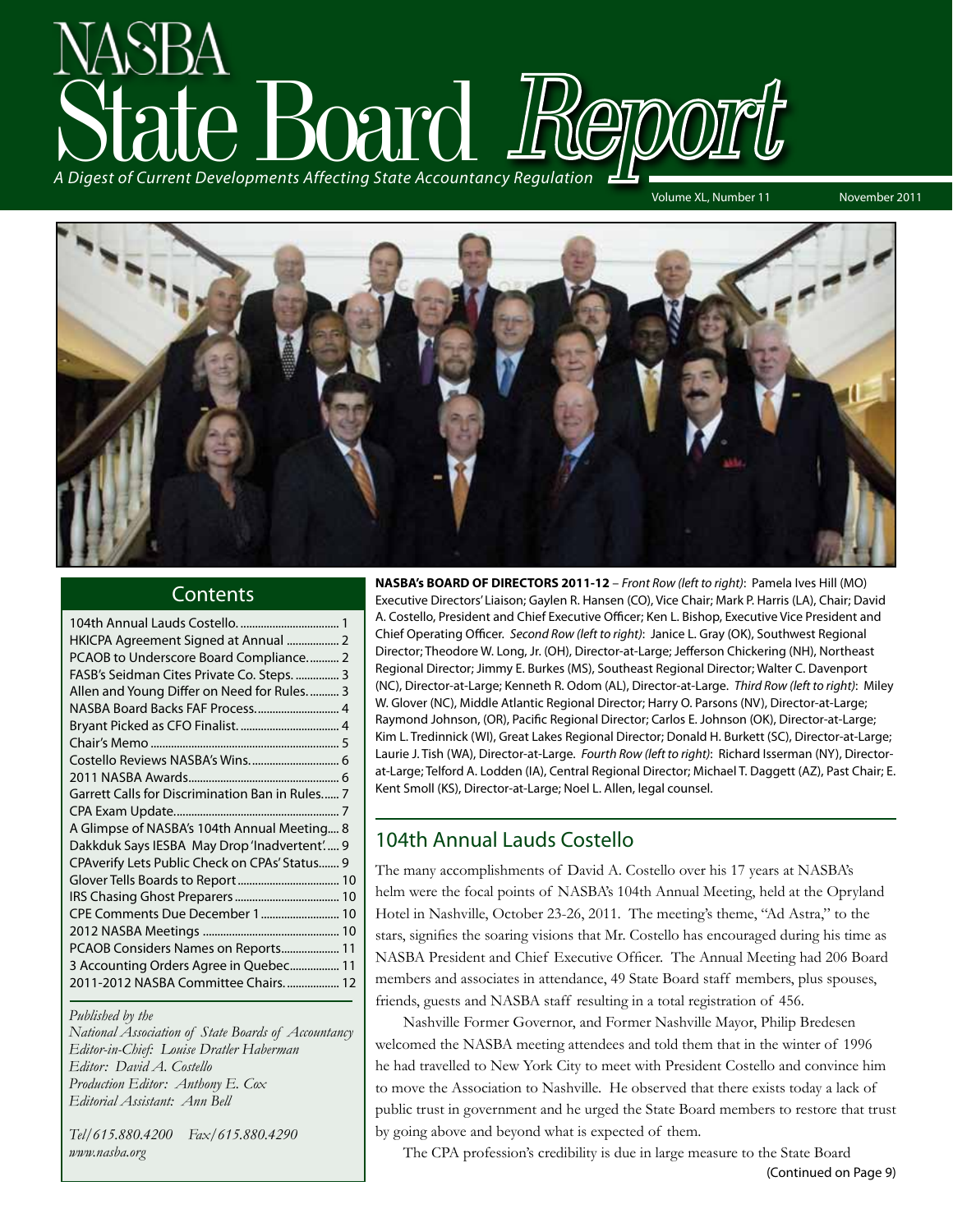### HKICPA Agreement Signed at Annual

After about six years of negotiations, a mutual recognition agreement (MRA) was signed on October 24 by the Hong Kong Institute of CPAs, the American Institute of CPAs, and the National Association of State Boards of Accountancy. "Hong Kong needs accounting talent to match its economic growth," HKICPA Chief Executive Winnie C.W. Cheung told the NASBA Annual Meeting as the historic agreement was signed. According to the HKICPA's statistics, there are over 3,000 CPAs eligible under this agreement, she said. This agreement now gives the HKICPA agreements with all the founding institutions represented in the Global Accounting Alliance.

President David A. Costello thanked the HKICPA representatives who attended the Annual Meeting. He told the State Boards: "Now you see faces here – real professionals who represent a highly competent organization. It is about a global kind of agreement." This was the first MRA negotiated by the NASBA/ AICPA International Qualifications Appraisal Board (IQAB) with an Asian professional association.

"This agreement gives the 1400 U.S. CPAs in Hong Kong an opportunity to become partners in firms," AICPA Chair Barry Melancon announced. "Many CPAs there have already begun the process to take the exam." Mr. Melancon thanked NASBA/AICPA IQAB Chair William Treacy along with the members of IQAB for completing this agreement.



*Left to right:* 2010-11 NASBA Chair Michael Daggett, NASBA President & CEO David Costello, AICPA Chair Gregory Anton, HKICPA Chief Executive Winnie C.W. Cheung, IQAB Chair William Treacy, AICPA President & CEO Barry Melancon and HKICPA President Philip Tsai Wing Chung sign historic recognition agreement.

"CPAs in Hong Kong are now recognized by the largest capital market in the world," HKICPA Chair Tsai Wing Chung observed. He said that Hong Kong is "rated one of the most trusted economic systems in the world," and he envisioned the MRA as the "start of a long promising future."

The agreement has been sent to the State Boards for their adoption. At the beginning of November, 10 states had already reported to NASBA that they would honor the MRA with HKICPA and another six states said they would be voting on its approval at their November/December Board meeting. ♦

## Doty Says PCAOB to Underscore State Board Compliance



PCAOB Chair James Doty addresses Annual and pledges assistance.

Accounting Oversight Board will be explicitly reminding their newly registered auditing firms that registration with the PCAOB does not supersede licensing requirements that apply in the jurisdictions where they engage in practice, PCAOB Chair James R. Doty assured the State

The Public Company

Boards in his keynote address at NASBA's Annual Meeting, on October 24 in Nashville. "And staff will encourage firms to consult with the appropriate state regulator to insure that the firm is in compliance with applicable law. Our website will also provide this reminder to already registered firms," he stated.

Mr. Doty explained that the PCAOB has introduced projects based on "the principle that audit regulation should foster conduct and a culture consistent with the franchise that the securities regulatory regime accords the audit profession." These include debate on the form and content of the standard auditor's report, mandatory auditor term limits, requiring engagement partners to

sign audit reports and providing more transparency about the firms that contribute to global audits.

He noted that the PCAOB remains unable to inspect registered firms that perform or participate in U.S. audits but reside in China or some parts of Europe; however, he was hopeful that the concerns raised by the authorities in those countries could be resolved. Chair Doty observed: "Press accounts now say the Chinese authorities have called in the heads of global firms to lay down the law and seem to suggest that they are prohibiting the firms from bringing out of China summaries of audit results. If true, that, of course, would go well beyond keeping PCAOB inspectors out of China. It would be a long-arm interdiction of the global firm's maintenance of its own work papers."

Chair Doty noted the PCAOB's enforcement is delayed because its investigations and any contested disciplinary proceedings must remain non-public unless the respondents consent to publication of the PCAOB's complaints and decisions. One firm issued 29 additional audit reports on public company financial statements between the commencement of the PCAOB's proceedings and the public disclosure of its charges. The PCAOB has asked Congress to change this law. "Secrecy about the problem not only erodes public confidence in the PCAOB's ability to police registered firms, but it inevitably undermines confidence in state authorities' resolve too," Chair Doty said. ♦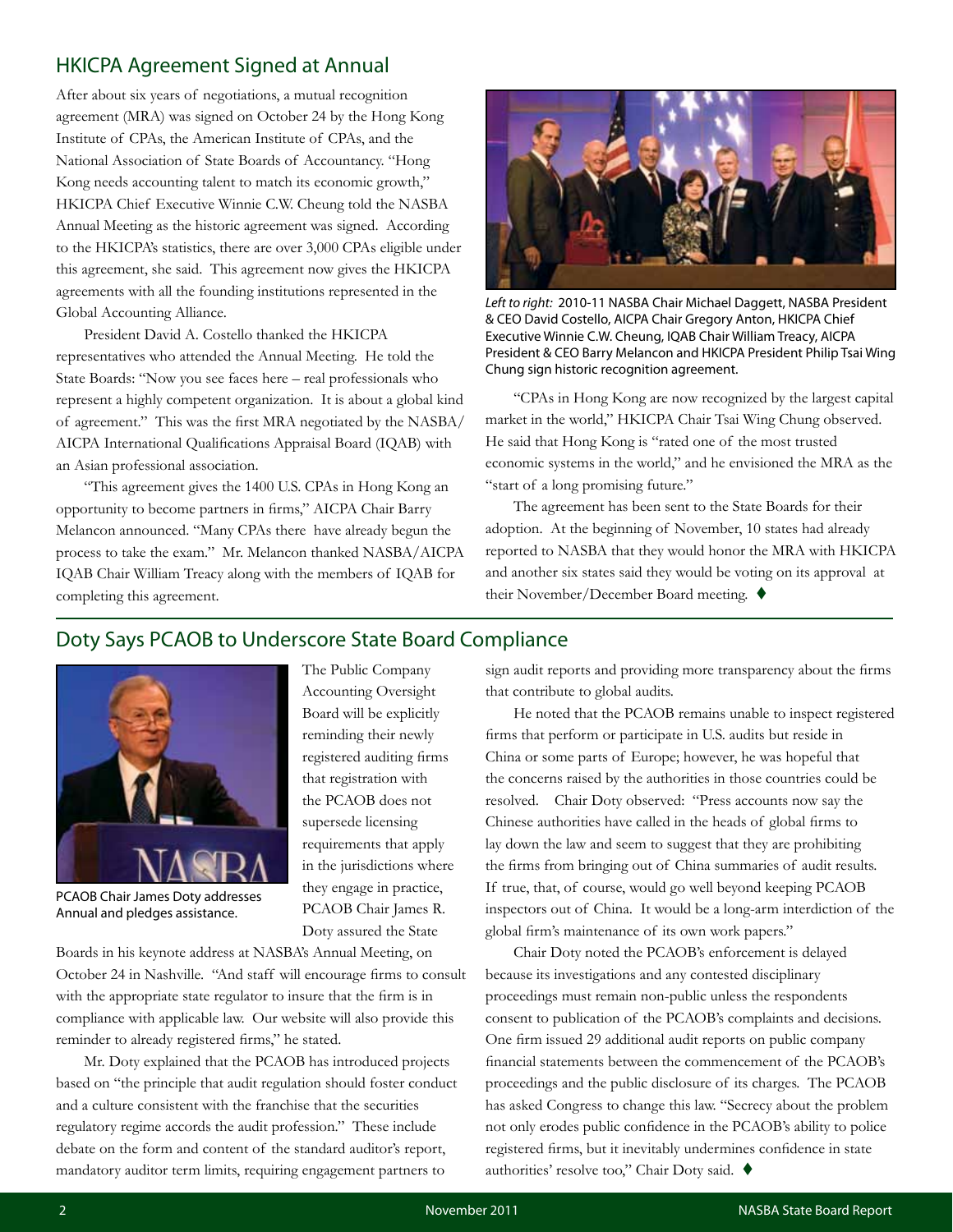### FASB's Seidman Cites Private Co. Steps

The Financial Accounting Standards Board has significantly increased its outreach to private companies, and taken steps to "make private company concerns an integral part of every standard-setting deliberation" it undertakes, FASB Chair Leslie F. Seidman told the NASBA Meeting. Steps taken include: initiation of a webcast education series that offers CPE credit; use of a webbased short form to gather feedback on exposure drafts; production of short podcasts on every major proposed and final change in accounting; modification of effective dates on most standards to allow private companies to have more time to learn about changes and adopt them; and distribution of an article on stakeholder's feedback on what circumstances and perspectives of private companies might warrant differences in accounting standards.

As an example of the FASB's efforts to work with its private company constituents, Ms. Seidman pointed to the recent standards on goodwill impairment testing. The private companies had told the FASB that testing for goodwill impairment was too complex and expensive. The FASB completed a project on this in September, and the results were amendments approved by the FASB that will allow companies to make a qualitative evaluation about the likelihood of goodwill impairment to determine whether they need to calculate fair value to actually measure impairment. The FASB has also expanded its staff and added two board members, one with some private company background.

"I believe the Private Company plan proposed by the Financial Accounting Foundation Trustees will build on and augment the efforts that the FASB already has undertaken to address private company issues," Ms. Seidman said. "By establishing a standing Council, with separate oversight by our Trustees, I think it alleviates the concerns I have heard about the changes we have made being temporary, rather than being embedded in the structure and processes of the organization."



Leslie F. Seidman describes the steps taken by the FASB to increase its outreach to private companies.

Ms. Seidman believes the "condorsement" process to incorporate International Financial Reporting Standards, as outlined in the Securities and Exchange Commission's staff paper, has many positive points. She noted there are many remaining differences been GAAP and IFRS, and sometimes standards exist in GAAP but do not in IFRS. She maintains it is appropriate to keep differences until a joint standard is developed. Ms. Seidman stressed the FASB is "committed to pursuing a deliberate process of collaboration with the IASB and other international standardsetting organizations to achieve that goal." She also pointed out, "Any move toward international standards must maintain or improve upon the high quality of U.S. accounting standards."

Ms. Seidman said she knows the FAF appreciates the positive comments NASBA Chair Michael Daggett had made about the process that led to the creation of the FAF's proposal for the establishment of the Private Company Standards Improvement Council (see *sbr* 10/11)and the FASB's efforts to address the issues raised during the Blue Ribbon Panel discussions (see *sbr* 2/11). Her NASBA presentation can be found on www.fasb.org under "Recent Activities & News."  $\blacklozenge$ 

### Allen and Young Differ on Need for Rules

Mandatory rotation of audit firms will not work, Michael Young, Esq., flatly stated at the NASBA Annual Meeting, observing, "We are in the midst of a rule-making frenzy." He stated, "What motivates a professional is a job well done. The solution is not piling on more rules. It should be how do we align the client and the auditor so that they both want transparency." Mr. Young believes there is a need for audit committee members to have a better understanding of how an audit works, its limitations and the importance of corporate culture. Auditors have to work to improve communication with audit committees, he maintains.

Noel Allen, Esq., NASBA legal counsel, responded, "Part of this is that state and federal regulators have to have a rule besides 'Thou should be transparent.' You have to point to something in the rules that if the licensee did something they would be in violation." He noted that in North Carolina's CPA license

renewal form the applicant has to state that he or she knows and understands all of the state's rules of accountancy. Within the past year, two dozen cases were brought against Boards for just doing their jobs – and they needed rules to point to, Mr. Allen noted.

Commenting on PCAOB Chairman James Doty's earlier remarks, Mr. Allen said he appreciated the Chairman's reference to the help NASBA's amicus brief was to the PCAOB, and his affirmation of the role that state regulators play. "There are ways the PCAOB can have better communication with State Boards to get things done, but a lot has been done," he observed.

As to the PCAOB's recent proposals, Mr. Young said, "The notion that the auditor has this subjective information to share with the investor – it doesn't work. We are trying to force out of the mouth of the auditors what should be coming out of the mouth of the company." $\blacklozenge$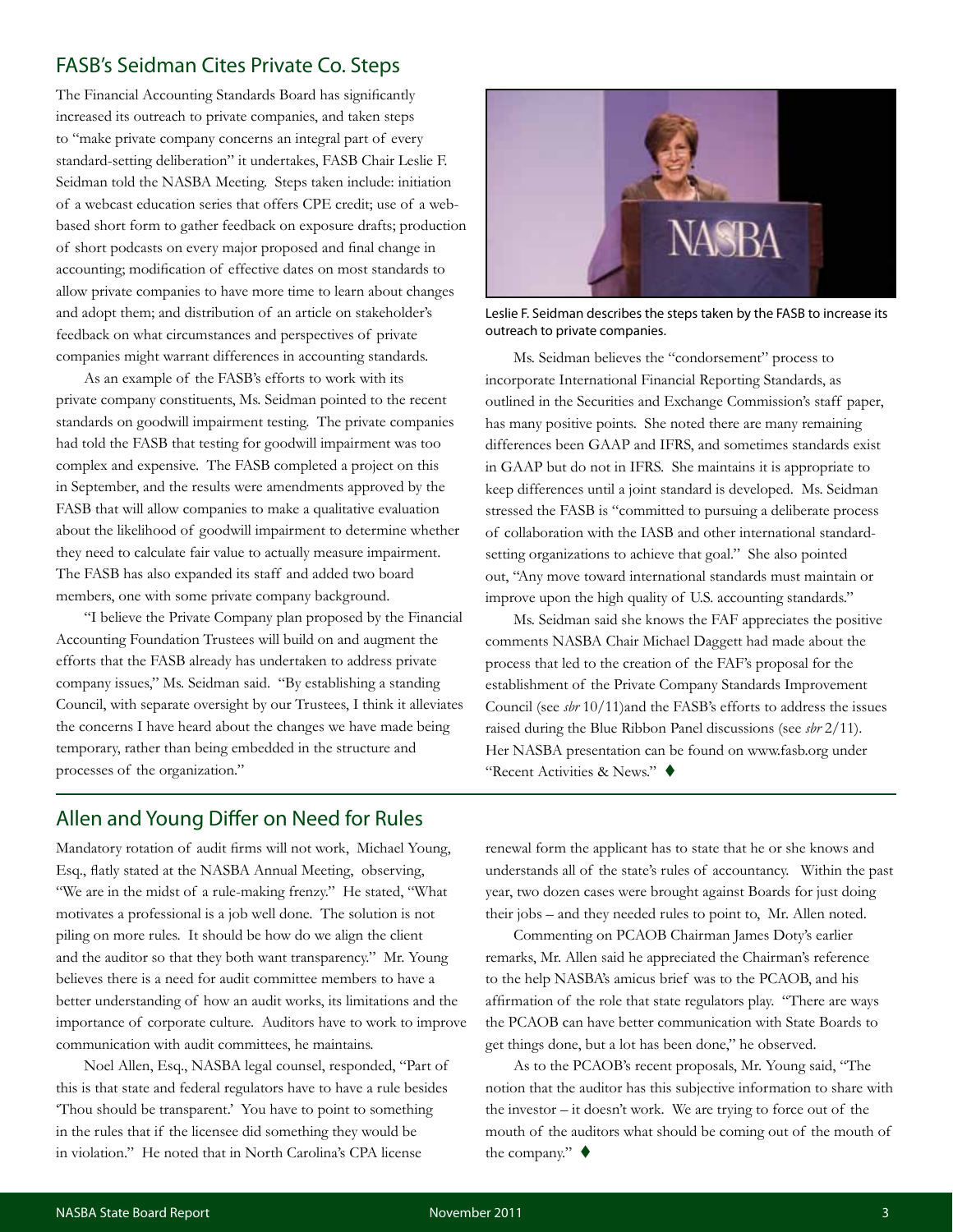### NASBA Board Backs FAF Process

At the NASBA Board of Directors' meeting, on October 21 in Nashville, the following resolution was passed by an overwhelming majority vote:

"Authorized the President and Chair to communicate to the Financial Accounting Foundation (FAF) the following:

- 1. The Board of Directors agrees with and commends the FAF process;
- 2. Acknowledges the sovereignty of State Boards' independent actions and authority to fulfill their responsibilities pursuant to Sarbanes-Oxley Section 209, pertinent state laws and the 10th Amendment to the U.S. Constitution;
- 3. Supports the conclusions of the FAF as exposed in its "Plan to Establish the Private Company Standards Improvement Council"; and
- 4. Supports and intends to monitor the accountability measures contained therein to ensure the Improvement Council will accomplish its objectives."

The vote came after extensive discussion of what the member Boards expected from NASBA. As a co-sponsor of the Blue Ribbon Panel (BRP), which had sent a recommendation to the Financial Accounting Foundation that a second standard-setting board should be created for private companies, the NASBA Board decided it had to speak up. NASBA had supported a "minority position," which was similar to the FAF's final decision, to move to a Private Company Standards Improvement Council (see *sbr* 10/11) that would be a subcommittee of the FASB.

"We have 55 Boards and every time we speak we have to realize the Boards have the authority. There is a balance of those Boards looking for guidance and those asking, 'Where does the NASBA Board get the authority to take a position?' Boards can still write their own letters to the FAF," Past Chair Billy Atkinson told the Board. Several of the NASBA Board members said their State Boards were waiting to hear what the NASBA Board would conclude about the FAF's proposal. Comments on the proposal can be submitted to the FAF Board of Trustees until January 14, 2012 via PrivateCompanyPlan@f-a-f.org.

At the October Board of Directors' Meeting, President David Costello praised the independent attitude of the Board and the previous Boards who had worked with him over his 17 years with NASBA. He observed they could not be intimidated by anyone or forced into an opinion. "You come from different backgrounds – and that is a strong thing," President Costello stated. As this was the last Board meeting Mr. Costello would attend prior to his January 1 retirement, the Board members offered their observations of him as well, describing him as: a caring visionary, energized, tenacious, a good listener, farsighted, a ringmaster extraordinaire and a compassionate leader.

Executive Vice President Ken L. Bishop reported NASBA is creating new ways of generating revenue to assist the State Boards.

He announced that Denise Hanley had been named NASBA's Chief Data Officer and will be building on NASBA's bench of capabilities. For example, NASBA will be able to do custom reporting for schools based on the results of candidate performance statistics. The *Candidate Performance Handbook*'s on-line version went operational on October 20, Mr. Bishop said.

Treasurer Theodore W. Long, Jr. (OH), chairman of the Administration and Finance Committee, reported NASBA had the best financial year in its history in 2011, with consolidated earnings of \$9.5 million. In addition, unrestricted net assets at year-end were \$26.9 million and NASBA continued to be free of debt. Mr. Long also reported that NASBA achieved a 12.2 percent return on its long-term investments for the year.

Ethics Committee Chair Gaylen Hansen (CO), who represents NASBA on the AICPA's Professional Ethics Executive Committee, said he is preparing a letter with Raymond Johnson (OR), who also represents NASBA on PEEC, pointing out where a proposed AICPA rule on the return of client records is less stringent than a rule currently in place in 38 states. "Return of client records is the number one source of complaints to the State Boards," Mr. Hansen pointed out.

Comments on the proposed revisions to the "Statement on Standards for Continuing Professional Education Programs," will be accepted until December 1, 2011, Telford A. Lodden (IA), chair of the CPE Advisory Committee, told the Board. Approximately 40 pages of comments had been received and reviewed by the Committee, resulting in some minor modifications to the exposure draft, he said.

NASBA's investigator program is ramping up, Enforcement Committee Chair Harry Parsons (NV) reported. Smaller states in particular want help with investigations, and the Committee is trying to have the appropriate experts available in different regions, he said.

### Bryant Picked as CFO Finalist

NASBA's Chief Financial Officer Michael R. Bryant, CPA, on October 20 was named a finalist for the *Nashville Business Journal's* 2011 CFO Award. The publication termed him "the accountants' accountant." He told the *NBJ*: "As a nonprofit, management reports to a board of directors elected by our membership and, because of our



Michael Bryant

mission, it is made up entirely of CPAs. They know a CFO's job and have high expectations. This is a great way for me to remain motivated…."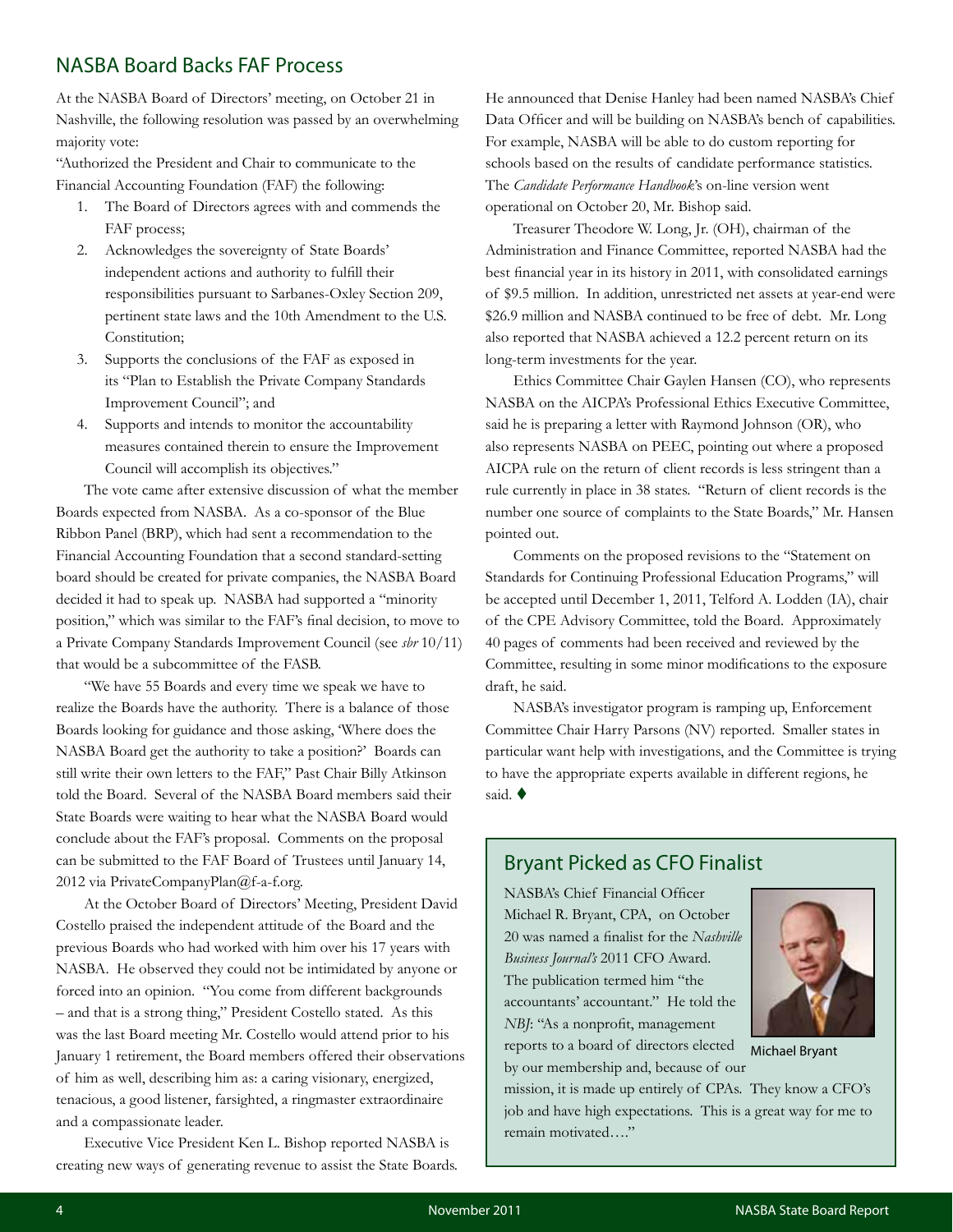

# **Thank You James Madison**

Some 220 years ago the states ratified the first ten amendments, known as America's Bill of Rights. The tenth amendment is one sentence written by Congressman James Madison in his first 100 days in office. It simply reserves broad powers to states, which is vital to the existence and work of our member Boards. The commitment of citizens like those serving on the 55 State Boards of Accountancy make our statebased system of regulation successful.

The accomplishments of those led by David Costello gave us a NASBA that is strong and more capable than ever before to provide support to member Boards facing challenges impacting their ability to effectively regulate 700,000 licensees who are counted on by 312,000,000 Americans everyday. NASBA's mission is summarized as: "To enhance the effectiveness of State Boards of Accountancy." NASBA's board of directors is prepared to commit the association's resources to benefit our member Boards.



Mark P. Harris, CPA

This past year Michael Daggett led us through some "big deals," i.e., the PCS sale, the launching of CPAverify and the international delivery of the examination and our CEO's selection. This coming year we

are looking for a few good deals to benefit State Boards. Two of NASBA's standing goals are to provide high quality programs and services, and also to strengthen communications and facilitate the exchange of ideas. We are going to continue to sharpen these efforts in several areas, including:

- We have asked the Communications Outreach and Relations Committee for recommendations to energize the format and content of future meetings.
- The Accountancy Licensee Database Committee is a high energy group that will be encouraging member Boards to step up their data submission to NASBA's ALD, and to embrace CPAverify as a relevant tool for Boards and the public.
- The Compliance Assurance Committee has wonderful momentum going to assist Boards in implementing active peer review oversight committees.
- We will schedule sessions of NASBA U, in Nashville, as often as needed, to help orient and train new Board staff.
- The Enforcement Resource Committee will be looking to the Boards for additions to the enforcement manual and urging them to put the manual to use. This committee also will be working with staff to produce a high quality investigator's training program for our member Boards.

Ken Bishop recognizes a new challenge is how to manage data that has accumulated at NASBA over the years. We can begin anticipating what information State Boards and other stakeholders might request, and how to make this mass of data a vital and valuable resource. To improve the committee appointment process, we want to learn more about the Board members' interests and experience, which will be cataloged into our improved system of tracking members' data. This will assist NASBA Vice Chairs and staff in making 200 appointments to our 22 committees, as well as aid the process of making nominations for positions requested by stakeholder organizations.

The signing of the agreement with the Hong Kong Institute of CPAs is further indication that the effort of the AICPA and NASBA with the International Qualifications Appraisal Board works effectively. We look forward to working with Greg Anton and the AICPA's leadership to direct a progressive approach for the US IQAB to seek out foreign professional accounting bodies for consideration of new MRAs.

This year of transition from David to Ken creates a unique time for not only the Board of Directors, but also each NASBA delegate and associate to assess our goals. NASBA staff and our committee chairs will welcome your vision. Ed Barnicott will soon take on a new role as Vice President of Strategic Planning and Program Management. His first challenge is working with the Global Strategies Committee to refine and communicate NASBA's international strategy.

There is a big difference between one who is "ready" and one who is "prepared." In my time spent this year with Ken, I learned he never arrives unprepared. The board of directors and I have no hesitation in looking toward January when Ken Bishop becomes NASBA's President and CEO, knowing that he's not just ready: He is prepared.

But for James Madison, of Virginia, and the tenth amendment not only might State Boards not exist -- but many of us might not be part of NASBA. As Secretary of State, he negotiated the Louisiana Purchase, buying land for three cents an acre west of the Mississippi River in what today comprises 15 states from Louisiana to Montana. So in 1803, not only did America's map double in size, its culture became more diverse. From this diverse culture, I believe we can pull together and create effective regulation for our profession and the American public it serves.

> *― Mark P. Harris CPA Chair 2011-2012*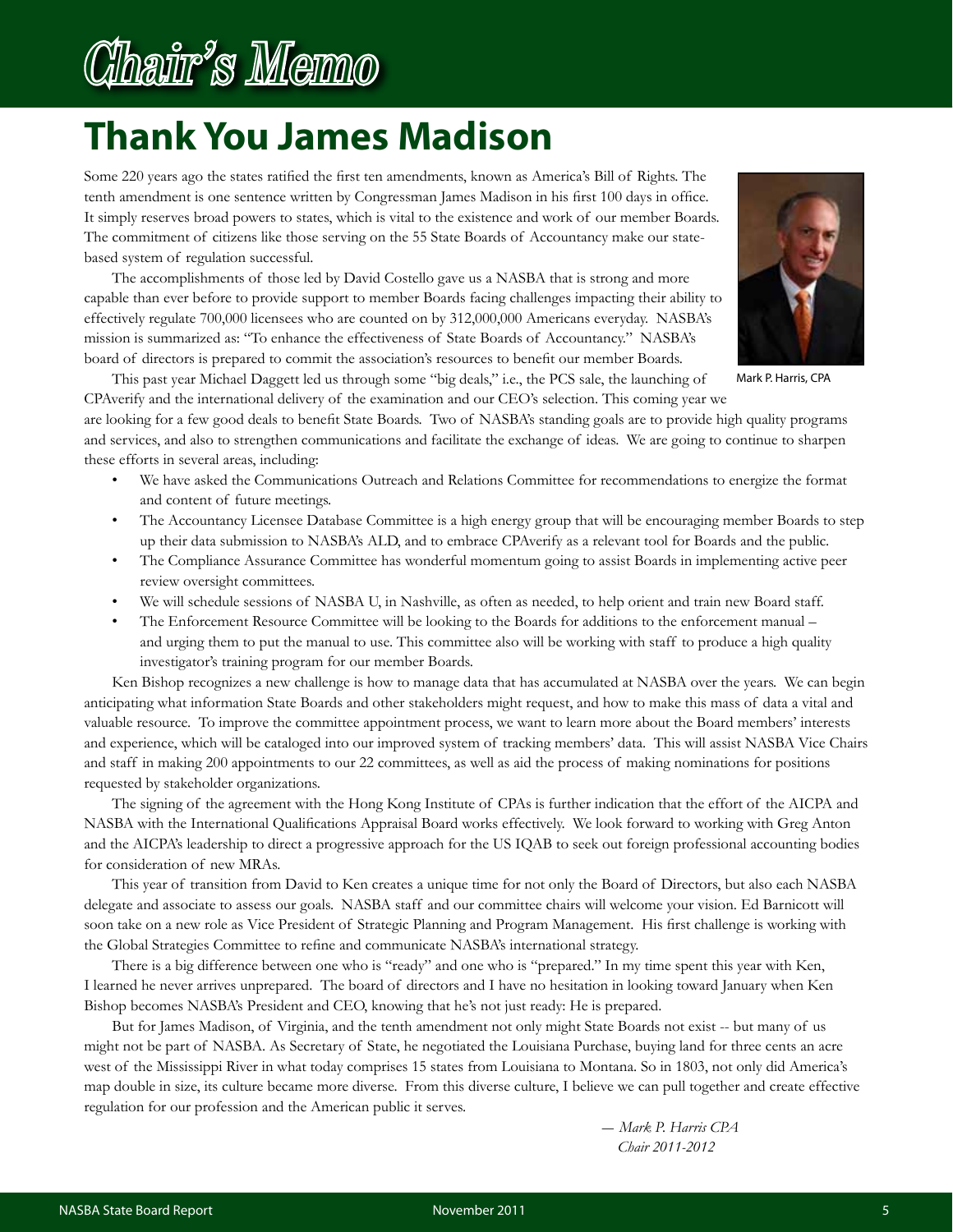### 2011 NASBA Awards to Suran, Gleason and Porter



2011 Award Winners from left to right: Barbara R. Porter, Sandra A. Suran and Philip W. Gleason



2010-11 NASBA Chair Michael Daggett congratulates Past President 1984-85 Sandra Suran on receiving the William H. Van Rensselaer Award.

At the Annual Meeting, the NASBA awards program recognized for their outstanding accomplishments: Sandra A. Suran, CPA (OR) – William H. Van Rensselaer Award; Philip W. Gleason, CPA (MN) – Distinguished Service Award; and Barbara R. Porter (ID) – Lorraine P. Sachs Award.

Ms. Suran, NASBA President 1984-5, led NASBA's first strategic planning process and continues today to be an active member of the Communications Committee and State Board Relevance and Effectiveness Committee. Ms. Suran said the State Accountancy Boards are "the critical cog in financial regulation" and, if the public realized that, "they would be horrified at any proposed legislation that reduces the effectiveness of Accountancy Boards." She thanked President Costello and the NASBA Board members for the "steps they have taken to build the organization."

Mr. Gleason, a sole practitioner who served on the Minnesota Board from 1992-2004, and long remained involved in setting continuing professional education standards, thanked all those he had worked with over the years. "Whatever I was able to accomplish, I did not do by myself," he stated.

Ms. Porter, Executive Director of the Idaho Board, credited her NASBA involvement with giving her the knowledge to carry back to her Board for its improvement. "We in small states have the same responsibilities. We just have to do more with less – and be a jack of all trades," she observed.  $\blacklozenge$ 

### Costello Reviews NASBA's Wins

During the Annual Business Meeting, David A. Costello summarized the achievements of his 17 years as NASBA President and Chief Executive Officer. "I love dreaming because it is common to all of us," Mr. Costello reflected. "I believe dreaming and success are closely related. I believe if you dream it, and believe it, you can live it." Among the initiatives he mentioned were:

- Working with professional associations to serve the public interest, as in the mobility project
- Strengthening relationships with the Public Company Accounting Oversight Board, Financial Accounting Foundation and Financial Accounting Standards Board
- Creating mutual recognition agreements with international accounting bodies
- Computerization of the Uniform CPA Examination
- International delivery of the Uniform CPA Examination
- Creation, development and sale of Profession Credential Services
- Creation of the NASBA Center for the Public Trust
- NASBA's reaching Mr. Costello's goal of at least \$25,000,000 in unrestricted assets



David Costello, NASBA President & CEO, reviews accomplishments.

- Programs to assist NASBA staff
- Finding a worthy successor to be NASBA's next President and CEO.

Referring to the Annual Meeting's theme, "Ad Astra," President Costello said: "When you reach for the stars, you may not get all of them – but you won't come up with a hand of mud."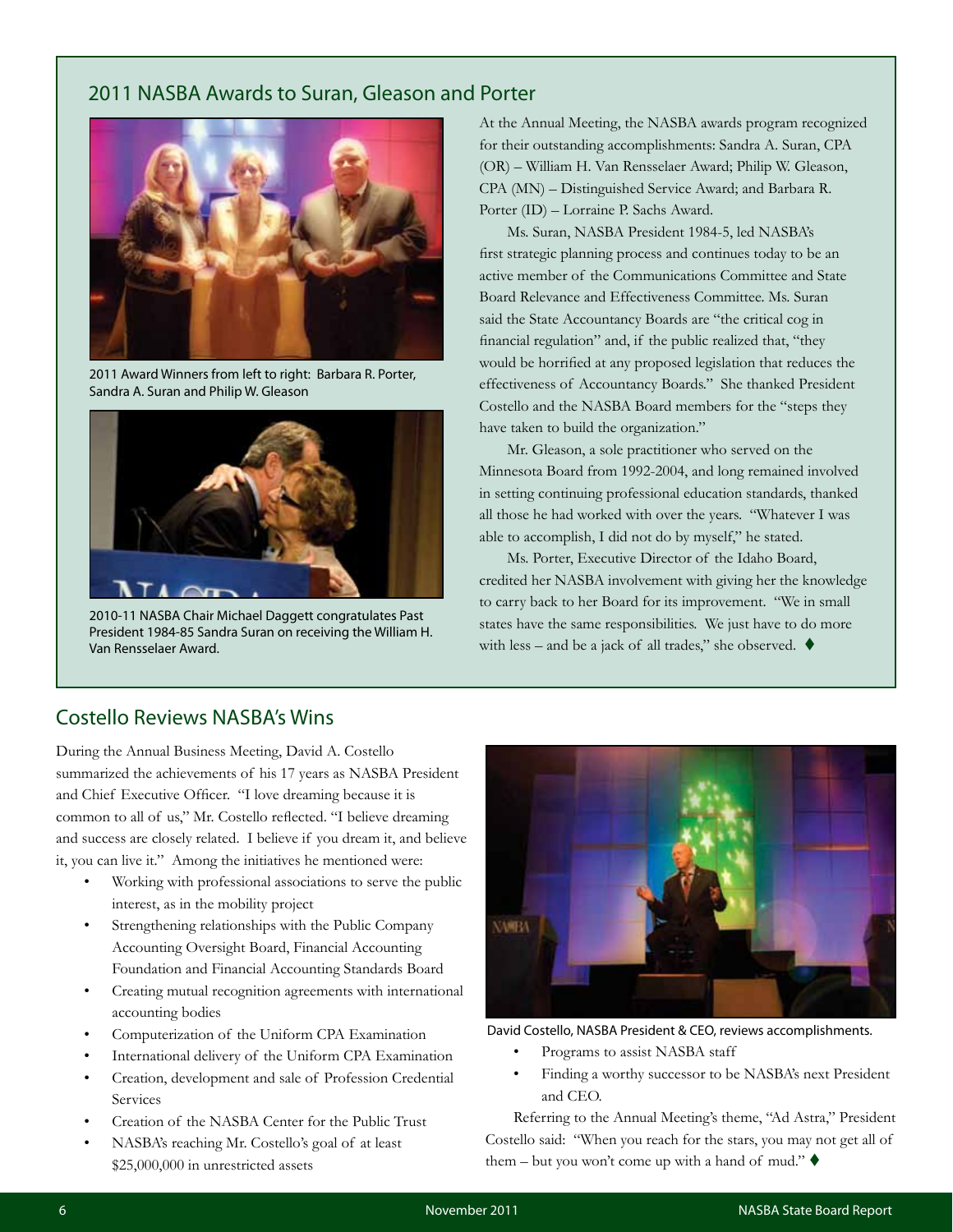### Garrett Calls for Discrimination Ban in Rules

Thirty-eight states have rules about "discreditable acts," but they have no explanation of what such acts might be, Nathan T. Garrett, NASBA President 1992-3, told the Annual Meeting during a panel session organized by the Center for the Public Trust. Three states prohibit employment discrimination in language they have developed, and 13 reference the American Institute of CPAs' rule which says a member who is determined by a court of competent jurisdiction to have violated any of the antidiscrimination laws – federal, state or local – will be presumed to have committed an act discreditable to the profession. Mr. Garrett contends that "ethical behavior" is defined by codes of ethics.

"For purposes of encouraging moral behavior, I say to you that our State Boards and our membership organizations need rules stating clearly that violation of the laws against employment discrimination is unethical," Mr. Garrett told the NASBA audience. "I urge you to look carefully at your rules to see if employment discrimination is clearly prohibited. If it is not, or if you have no rule at all, I urge you to add the AICPA language."

Mr. Garrett cited the final report of the US Treasury Department's Advisory Committee on the Auditing Profession which stated: "…this under-representation of minorities in the profession is unacceptable from both a societal and business perspective." He believes an explicit non-discrimination rule will steer more minorities and other protected groups into the profession.

Other speakers on the panel were moderator CPT Chairman



Past President 1992-93 Nathan Garrett urges discrimination ban in rules.

Larry Bridgesmith and panelists Keith T. Darcy, executive director of the Ethics and Compliance Officer Association, and James P. Patton, founder of KPAC Solutions.

Mr. Darcy observed: "There has been a profound loss of trust in this time. You can't legislate trust and it is built in very small steps. Get wired to the conversations going on out there. It is time to put a stake in the ground and stand up for what is right and good."

Mr. Patton, whose company buys failing businesses and then builds them up so they can be profitable when they are sold, advised: "The ethics you hold people accountable to is critical." He explained that the mission statements given to the companies he acquires all contain components of ethics and morals.  $\blacklozenge$ 

### CPA Exam Update

Starting in the fourth quarter of 2011, CPA Examination candidates can expect to receive their scores on target dates based upon their testing dates and scores will be reported more frequently, Douglas E. Warren, chairman of the Board of Examiners, reported at the Annual Meeting. Research on new ways to improve the Examination is ongoing and a new CBT-e is anticipated, which may even make it possible to offer the Examination on the ipad some day, Mr. Warren said.

The international administration of the CPA Examination was launched in August with no major issues and met projected volumes, Mr. Warren said. The most frequent comment received was that the Examination should be offered in more locations. Overall there was a volume increase in 2010 because candidates wanted to avoid being tested on International Financial Reporting Standards; however, the volume is back to about 250,000 and is expected to stay there, Mr. Warren said. The pass rates in 2011 are also about what they were in 2007 he observed.

NASBA has promised to look at the migration patterns of international candidates, NASBA Executive Vice President Ken L. Bishop said. NASBA is going to look at where those candidates



NASBA Executive Vice President Ken Bishop updates attendees on the international administration of the CPA Exam.

tested and will monitor and verify that they became licensed in the U.S. per the preconditions. Candidates from 25 countries took the Examination in one of the testing sites in Bahrain, Japan, Kuwait or Lebanon. A Brazil location is to open soon. Mr. Bishop said talks are underway for considering additional Phase 1 international testing locations.  $\blacklozenge$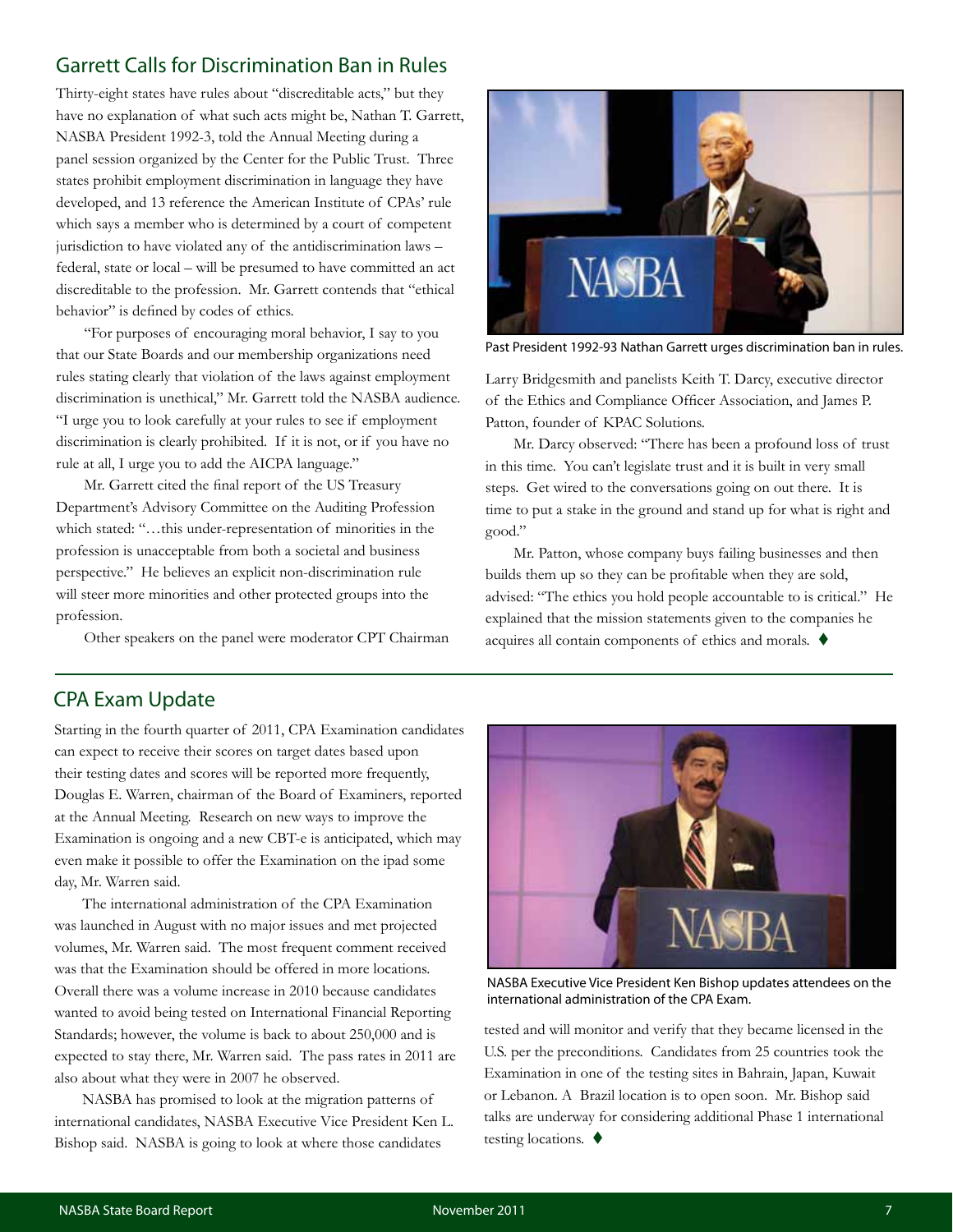### A Glimpse of NASBA's 104th Annual Meeting



Outgoing Director-at-Large Kathy Smith, CPA, Esq. is recognized for her work on the NASBA Board of Directors by NASBA Chair Michael Daggett.



*(Left to right):* Ken Bishop, David Costello and former TN Gov. Phil Bredesen recall NASBA's move to Nashville.



The 104th NASBA Annual Meeting included attendees from Mexico, Canada, Hong Kong and Poland.



Past Chair Billy Atkinson welcomes Michael Daggett to Past Chairs.



David and Sally Costello are honored at the Gala for their work for NASBA.





NASBA CPT hosts its second annual silent auction. 2010-11 Chair Michael Daggett passes the gavel to the 2011-12 Chair Mark Harris.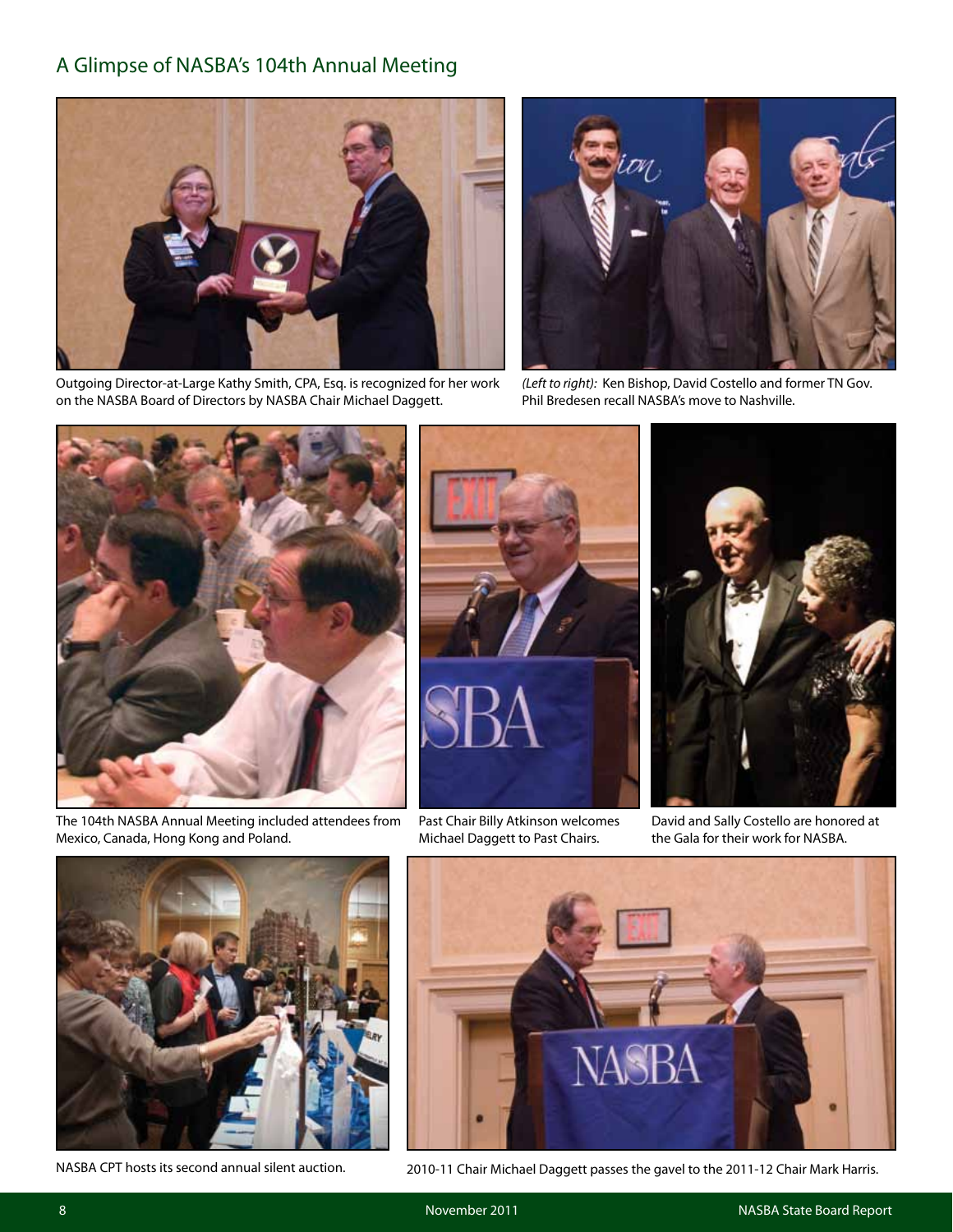### Annual Lauds Costello (Continued from Page 1)

process, NASBA Chair Michael T. Daggett observed. "Your responsibilities do not stop at the doors of the board room," he stated. He briefly reviewed some of the Association's achievements within the last year: proposed revisions to Standards for Continuing Professional Education Providers; Uniform Accountancy Act and Model Rules guidance on CPA firm names; 36 Boards fully participating in the Accountancy Licensee Database; fourth International Forum for Accountancy Regulators; final report of FAF/AICPA/NASBA Blue Ribbon Panel on Private Company Standard Setting; multiple comment letters sent to other regulators and standard setters; sale of Professional Credentials Services; and the selection of Ken L. Bishop to be NASBA's next President and Chief Executive Officer.

The goal of having all states adopt mobility is one shared by NASBA and the AICPA, stated Gregory Anton, AICPA Chair 2011-2012. While both the American Institute of CPAs and NASBA have voiced their agreement on the need for change in what financial reporting standards private companies must use, they do not agree on how those standards should be determined. "The debate is over how we go about the change," Mr. Anton stated. NASBA has voiced support for the Financial Accounting Foundation's proposed establishment of the Private Company Standards Improvement Council, while the AICPA says that is not sufficient because, "The FASB has a veto. The FASB will over



*(Left to right):* NASBA Executive Vice President Ken Bishop, AICPA Chair Gregory Anton and NASBA President & CEO David Costello

influence the GAAP modification process," Mr. Anton said. He predicted the new council will be similar to the Private Company Financial Reporting Committee (PCFRC), an advisory group that was created in 2006. Mr. Anton referred to the results of the AICPA's six-month survey entitled "CPA Horizons 2025," which found the profession's core purpose still remains relevant: "Making sense of a changing and complex world." However, the survey of approximately 5,600 CPAs determined the definitions of the profession's core values and competencies need to be refined and updated to reflect the 21st Century.  $\blacklozenge$ 

### Dakkduk Says IESBA May Drop 'Inadvertent'

The International Federation of Accountants has released proposed changes to its "Code of Ethics for Professional

Accountants" that would eliminate current paragraphs addressing inadvertent violations of a requirement in the Code. Speaking at NASBA's Annual Meeting, IESBA Chair Kenneth Dakkduk, said, "Given the fact that violations do occur, we must have a proper response."



Regardless of how the violation arose, the IESBA believes the

IESBA Chair Kenneth Dakdduk

violation requires evaluation to understand its impact on the firm's objectivity, whether actions can be taken to address the consequences of the violation, and if the firm has to resign. "We think the violation has to be assessed and discussed with the relevant regulator if required," Mr. Dakkduk stated. The entire fact-finding process and how it was discussed with those charged with governance will all have to be documented, he said. "I think the documentation is the real teeth" in the proposed changes, he observed.

Comments on the exposure draft are due January 23, 2012 (see www.ifac.org) and Mr. Dakkduk said comments would be appreciated.  $\blacklozenge$ 

### CPAverify Lets Public Check on CPAs' Status

The public can now check on the license status of certified public accountants in 23 jurisdictions free-of-charge through CPAverify. org, a Website launched by NASBA on October 24. The site is populated by official state regulatory data received from the



State Boards of Accountancy. This type of database had been requested

by NASBA committees and leaders for more than a decade, as an important service to the public who needs to get up-to-date access to CPA records across multiple jurisdictions. More states are being added to the database regularly, with the goal being to have information from all 55 State Boards of Accountancy on the database.

Underscoring NASBA's goal to get all 55 Boards' reporting in, President David A. Costello acknowledged: "With database platforms, data processes, privacy policies and freedom of information laws varying from state to state, it is quite an undertaking to synchronize all those various data feeds into one useful tool that can be available to help support the State Boards with public protection and enforcement efforts."

Boards currently contributing information to the database are: AK, AL, AR, CA, CNMI, GA, IA, KS, KY, MD, MO, MT, NC, NE, NH, NV, NY, SC, SD, TN, TX, WA and WV. ♦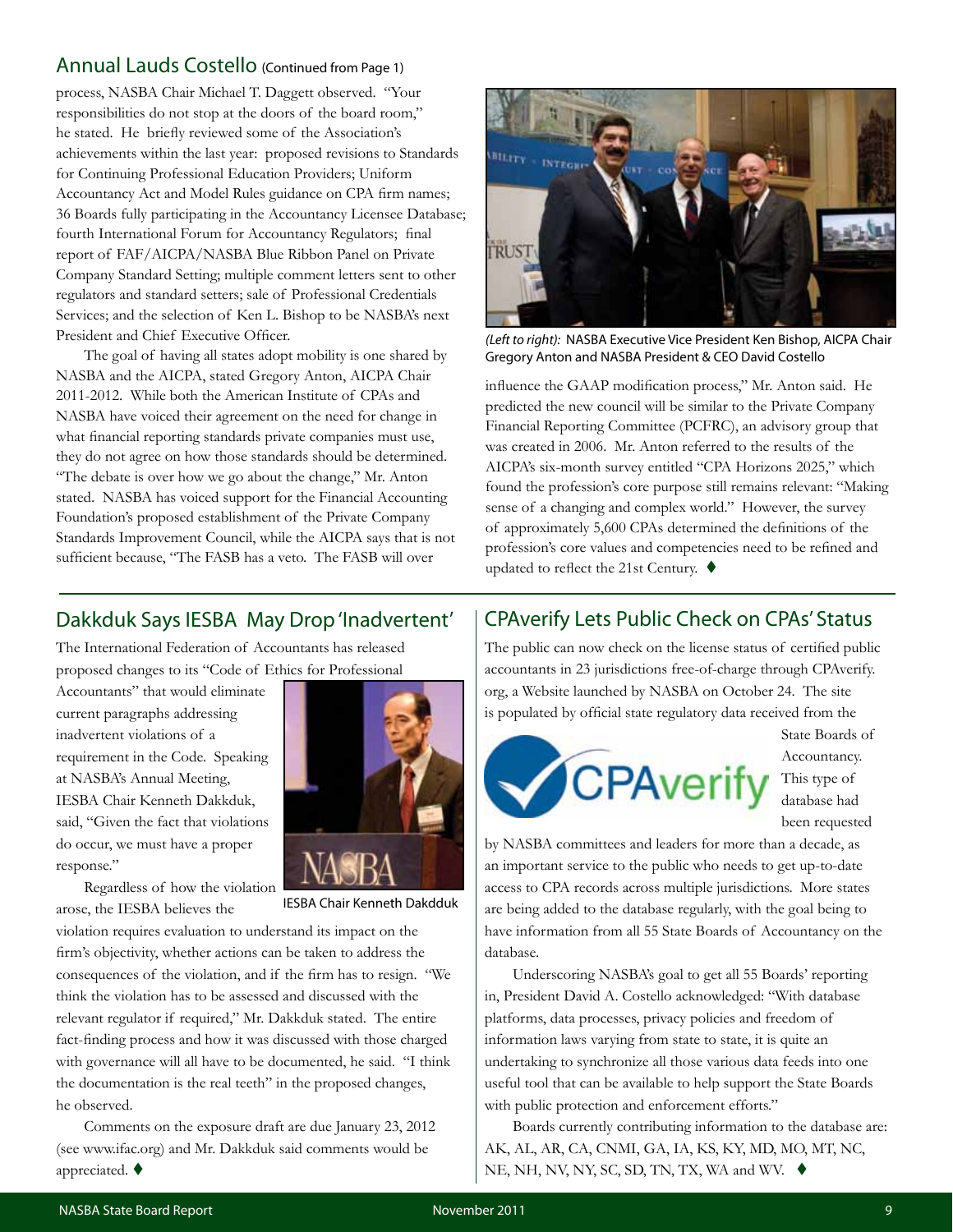### Glover Tells Boards to Report



Tell every legislator you know, every year, what your Board is doing, Bucky Glover (NC), chair of NASBA's State Board Relevance and Effectiveness Committee, urged the Boards. He presented a first draft of a model brochure his committee is developing for State Board members to distribute to their legislators to summarize their Board's activities.

Bucky Glover

Mr. Glover reported his committee is also in the process of surveying the State Boards' executive directors to determine how

### IRS Chasing Ghost Preparers

The Internal Revenue Service's research staff is looking at those tax preparers who have been intentionally avoiding the new rules of the PTIN (Preparer Tax Identification Number) program, Leann Ruf, IRS chief-communications director for the IRS Return Preparer Office, reported at the Annual Meeting. She called these "ghost preparers" who are ignoring the rules.

The PTIN program helps the IRS identify those preparers who may need educational assistance, or if they need something else, Ms. Ruf said.

Beginning in 2012, registered tax return preparers and registered tax return preparer candidates with PTINS will have to

### NASBA 2012 Meetings

March 11-13, 2012 **17th Annual Conference for State Board Legal Counsel** San Antonio, Texas

March 11-14, 2012 **30th Annual Conference for Executive Directors and State Board Staff** San Antonio, Texas

June 13-15, 2012 **2012 Eastern Regional Meeting** Philadelphia, Pennsylvania

June 27-29, 2012 **2012 Western Regional Meeting** Anchorage, Alaska

October 28-31, 2012 **105th Annual Meeting** Orlando, Florida

their boards compare to what the committee defined as a "semiindependent board' in its white paper (see "Semi-Independent State Boards of Accountancy Position Paper" October 22, 2010, on www.nasba.org).

The committee plans to contact State Board and state society chairs and society executives to get their views on the quality of state board/state society relations.

"We want to build the relationship between the State Board and the state society. We understand that at times you may not agree, but the more you can work together, the more you can accomplish," Mr. Glover told the Boards.  $\blacklozenge$ 

meet annual continuing professional education requirements of three hours of federal tax law updates, two hours of ethics and 10 hours of federal tax law, all obtained from approved providers. An approved provider can be an accredited educational institution, a provider recognized by a state's licensing body, a provider recognized by an accrediting organization or recognized by a professional organization recognized by the IRS. The IRS wants to create a process so that, if an organization is providing courses, it can directly feed into the IRS the names of those who have taken the courses, Ms. Ruf said. More information about the PTIN program is available at IRS.gov/ptin.  $\blacklozenge$ 

### CPE Comments Due December 1

Comments on the revised "Statement on Standards for Continuing Professional Education Programs" (Uniform Accountancy Act Appendix B) should be sent to jluttrull@nasba.org by December 1, stated CPE Advisory Committee Chair Ted Lodden (IA) at the Annual Meeting. The exposure draft, originally released on August 15, 2011, can be found on www.nasba.org.

"These standards are for providers – the people who put together the programs," Mr. Lodden underscored. They were last revised in 2002, and after that time the NASBA CPE Sponsor Registry's "Frequently Asked Questions" and checklists were being used to provide guidance to course sponsors. Following requests received at NASBA's May 2010 Sponsor Open Forum, work on revising the standards began.

"We tried to simplify and clarify the standards. Then we looked at innovation and providing room for future learning techniques," Mr. Lodden said. Among the areas included in the proposed changes are: standard added for group-internet-based delivery method; alternative method for pilot-testing of self-study based on word count formula; and granting of half credits. The joint AICPA/NASBA CPE Standards Committee will make its final recommendations to the AICPA and NASBA Boards of Directors in January. It is anticipated the effective date for the new standards will be March 1, 2012.  $\blacklozenge$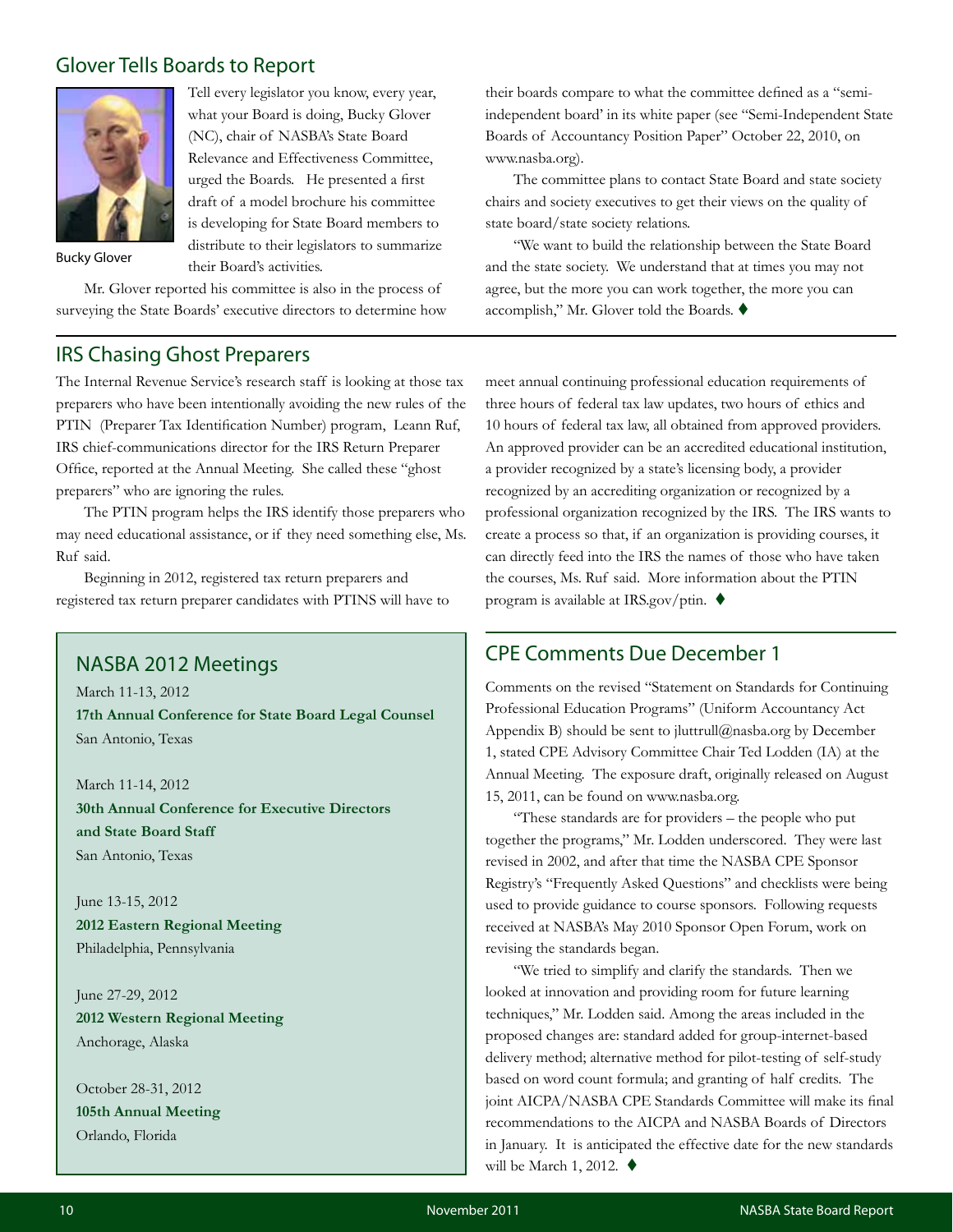### PCAOB Considers Names on Reports

As promised by Public Company Accounting Oversight Board Chair James Doty this summer, the PCAOB has sent out another group of proposals aimed at giving investors more information about what auditors do. In PCAOB Release No. 2011-007, released on October 11, amendments are proposed to require accounting firms registered with the PCAOB to have to disclose the name of the engagement partner in the audit report and on the PCAOB Annual Report Form 2. In addition, the proposal calls for disclosure in the audit report of other accounting firms and other persons who were not employed by the auditor but who took part in the audit. Comments are due by January 9, 2012 to comments $(a)$ pcaobus.org.

In presenting the proposal, Chair Doty pointed out that the PCAOB has been discussing the need for requiring engagement partner signatures since its July 2009 concept release. Many countries require such disclosures and Mr. Doty questioned why shareholders in France should be favored over shareholders in the United States. He also said, "I am concerned about investor awareness. I have been surprised to encounter many savvy business people and senior policy makers who are unaware of the fact that an audit report that is signed by a large U.S. firm may be based, in large part, on the work of affiliated firms. Such firms are generally completely separate legal entities in other countries."

Small U.S. accounting firms are auditing foreign companies with most of their operations in emerging markets, by contracting with accounting firms in the home countries to do significant parts of the audits, PCAOB Member Daniel L. Goelzer said. "Disclosure of participating firms would shine a light on these relationships and give investors a better idea of whose work supports the audit report they are relying on. It would also let them determine whether particular participating firms have had PCAOB inspections and, if so, what the results were."

While the PCAOB members all supported the release of the



*(Left to right):* NASBA President & CEO David Costello, PCAOB Chair James Doty and NASBA Executive Vice President Ken Bishop

proposals, Mr. Goelzer questioned if requiring the audit partner's signature is needed: "Improving audit quality is certainly at the core of the Board's mission, but the concept release comment record is mixed on whether naming engagement partners would actually have a positive impact on audit quality…In my view, the Board would need more evidence than it has now to conclude that partner identification would improve audit quality. I hope those who comment on the proposal will focus on that question."

During the past few weeks the PCAOB has moved ahead in establishing relationships with regulators in other countries to improve oversight of foreign auditors. On October 12 they announced a cooperative arrangement with the Japan Financial Services Agency, and the Certified Public Accountants and Auditing Oversight Board of Japan. This will provide a basis for the PCAOB to conduct on-site visits to firms in Japan in close cooperation with the Japanese regulators. Then on October 31 the PCAOB entered into a cooperative agreement for the exchange of confidential information with the Israel Securities Authority. This agreement will permit the PCAOB and ISA to share confidential information about firms that operate in both countries.  $\blacklozenge$ 

### 3 Accounting Orders Agree in Quebec

The boards of directors of the CA Order, the CGA Order and the CMA Order have all voted to move ahead with unifying the accounting profession in Quebec, Canada. The merger of the three groups was recommended by the Office Des Professions Du Quebec. The combined organization will represent over 34,000 accounting professionals. At the national level in Canada, talks are going on about combining only two groups, the CAs and CMAs.

Quebec sees itself as a forerunner in bringing together the Certified General Accountant (CGA), Chartered Accountant (CA) and Certified Management Accountant (CMA) in Canada. "At a time when the practice of the profession is tied more and more to the developments in the global economy, when standards are increasingly set by international organizations and when the unique attributes of the three existing accounting designations are blurring, uniting the accounting profession seems like the way of the future.

Quebec's three accounting orders are convinced that it will allow them to increase the influence of professional accountants both nationally and internationally, make the profession more attractive to students than other careers, earn the profession more recognition from employers, investors and opinion leaders, and better protect the public," the three orders' joint press release states.  $\blacklozenge$ 

## Check www.nasba.org for more about the 104th Annual Meeting.



Find more photos, videos and PowerPoints from this memorable event on NASBA's Website.